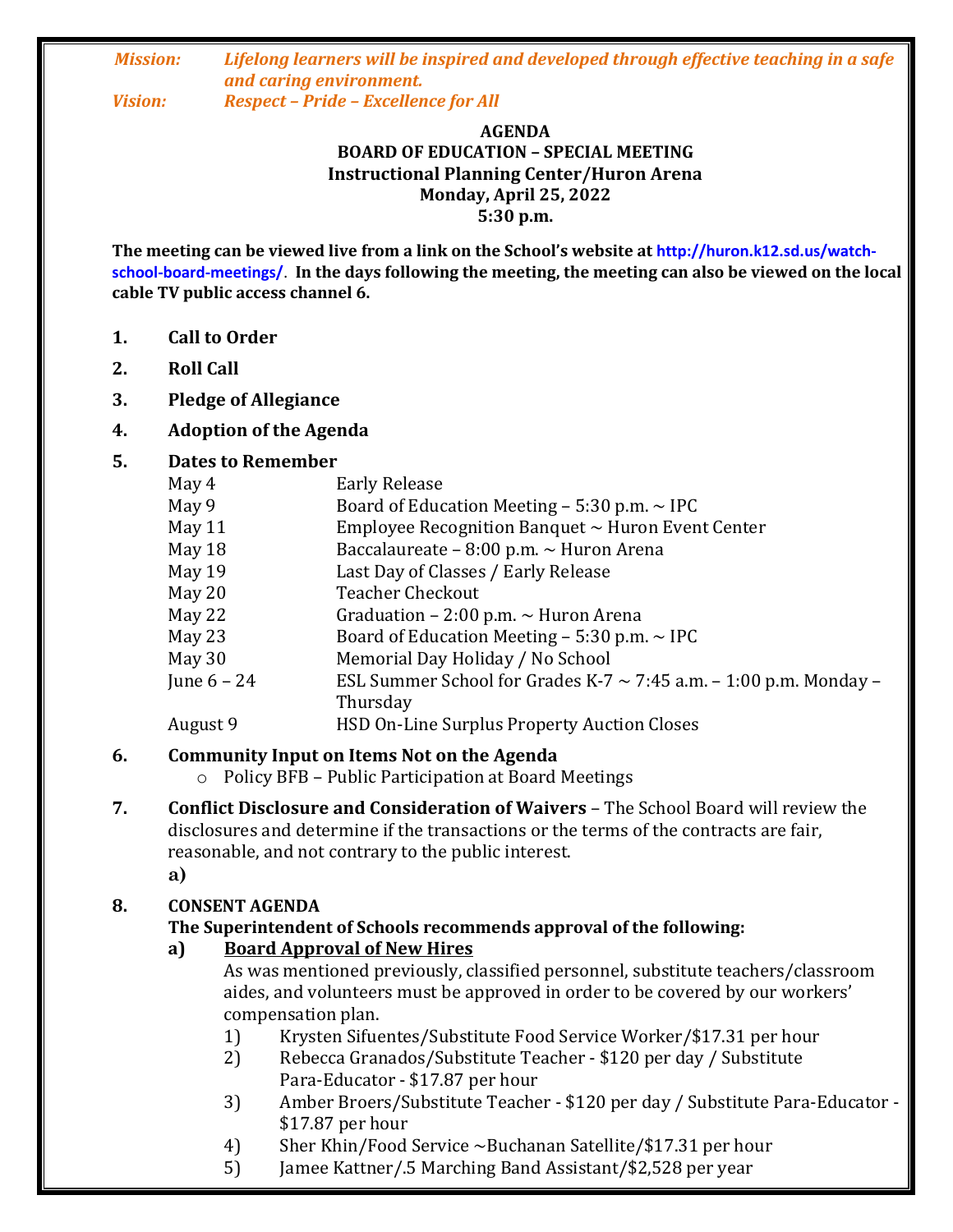#### **Agenda / Board Meeting April 25, 2022 page 2**

- 6) Carson Britzman/Spring Strength & Conditioning Coach/\$1,896 per year
- 7) Chantelle Kremer/Licensed Physical Therapy Assistant/\$30.00 per hour
- 8) Samantha Brace/DI Volunteer
- 9) KayRa Say/Substitute Teacher \$120 per day / Substitute Para-Educator \$17.87 per hour

## **b) Contracts for Board Approval**

- 1) Camryn Binger/Special Education Teacher~Buchanan/\$47,332 per year
- 2) Taylor Ryan/Teacher-HMS/\$50,740 per year
- **c) Resignations for Board Approval**
	- 1) Richard Olson/Food Service~Buchanan Satellite
	- 2) Christian Small/50% MS Memory Book/1 year

## **d) Consideration and Approval of Bills**

## **e) Intent to Apply for Grant Funding**

Contact Person and Tolene Konechne Name of Award **United Way** Name of Funder Name of Funder COME COME COMMENT UW Heartland Region Amount to be Requested  $$3,000$ 

**Group Applying** Preschool Partnership Program Project Focus **Preschool Partnership Program** 

## **f) Intent to Apply for Grant Funding Group Applying** Huron Middle School Contact Person Tammy Barnes Name of Award **United Way** Name of Funder Name of Funder All Allen May Amount to be Requested  $$387.84$

Project Focus **Publishing a book for each 7th grade writing** student for 2022-23

# **g) Request Permission to Bid for CTE Student Built House ~ 2022-2023 SY**

(The consent agenda may be approved with one motion. However, if a board member wishes to separate an item for discussion, he/she may do so.)

#### **9. CELEBRATE SUCCESSES IN THE DISTRICT: CONGRATULATIONS:**

 $\blacktriangleright$ 

## **THANK YOU TO:**

- **Natosha & Natalie Hufford** for their donation of Girl Scout Cookies to the staff at the Washington 4-5 Center
- **The Community Partners / Vendors** that participated in the Business and Career Fair on April 14th

## **10. REPORTS TO THE BOARD**

- **a) Good News Report** ~ Technology Department ~ Roger Ahlers
- **b) Superintendent's Report**

## **11. OLD BUSINESS**

**a)** 

**12. NEW BUSINESS**

## **a) SDHSAA 2022 Official Election Ballot**

- **1) Division II Representative**
	- a) Dr. Jeff Danielsen, Watertown